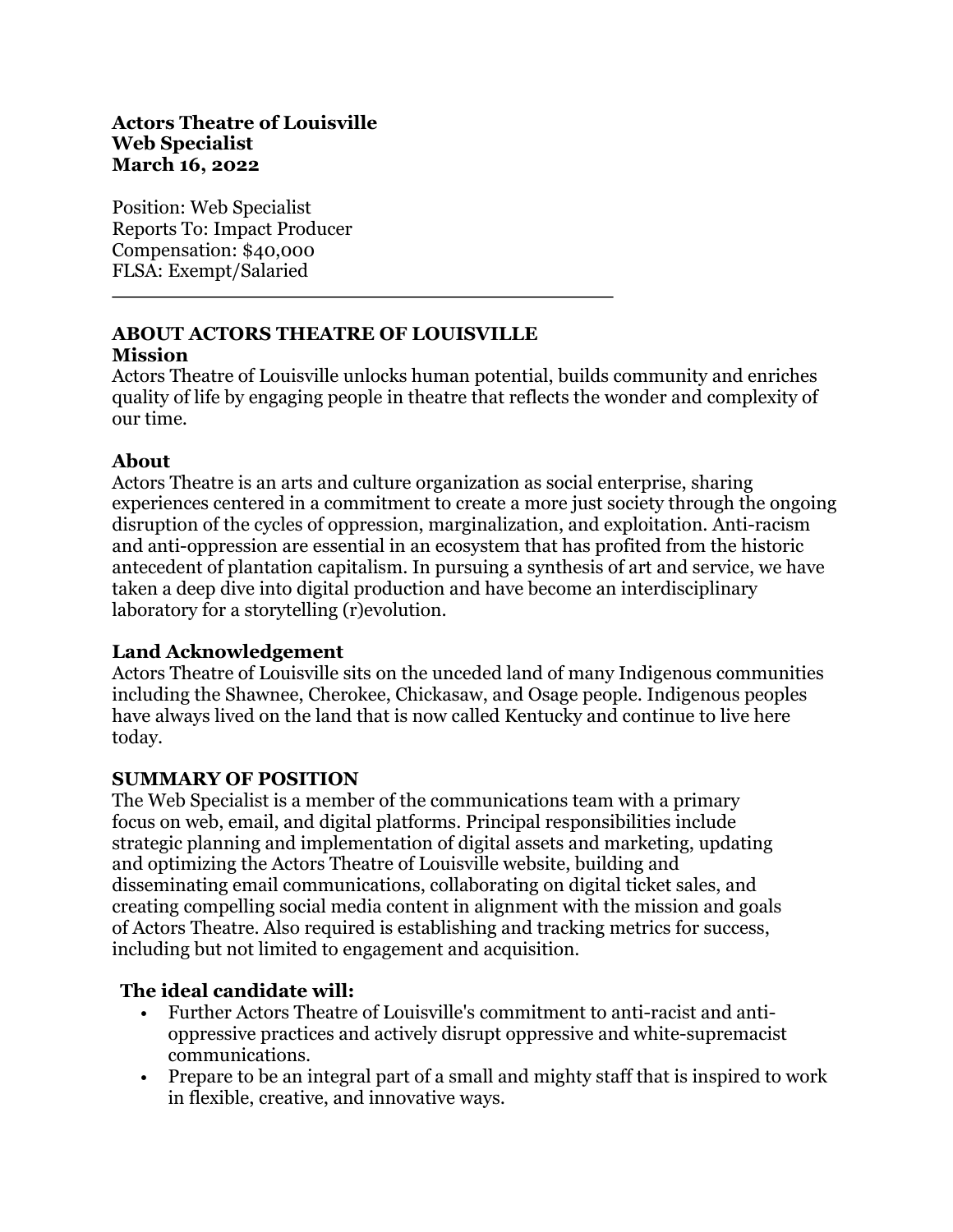- Be self-motivated and able to remain adaptable in a fast-paced, rapidly changing environment where situations must be met with quick and positive reactions.
- Have a strong facility with front-end web development and coding, with an appetite to learn and grow to stay current in the areas of UX/UI design, quality engineering, and coding languages.
- Be an excellent written and verbal communicator, capable of efficiently creating clear, direct, and compelling narratives.
- Be a life-long learner, leading with curiosity, rigor, and continuous investigation of ever-evolving best practices and educational opportunities.

### **The Essential Functions include, but are not limited to, the following:**

- Maintenance and optimization of the Actors Theatre of Louisville **website**, including creating new pages for each project or initiative, regularly updating pages pertaining to current or ongoing programs or policies, drawing attention to particular events on the home page, and removing obsolete content;
- Maintenance of the **Digital Member Library**, a collection of digital content curated for Members and hosted on the Actors Theatre of Louisville website;
- Integration of the website and digital content with the point-of-sale software, Tessitura.
- **SEO** of digital content, media, marketing, and advertising;
- Drafting copy for emails to Actors Theatre's constituents, editing based on the review by the relevant staff, scheduling, sending, and reporting impact metrics of those **email campaigns**, in collaboration with the Communications Coordinator;
- Placing, and tracking digital advertising;
- Participating in brainstorming and execution of **social media** posts promoting Actors Theatre programs and initiatives;
- Responding to messages on email and social media;
- Support **digital events** hosted on platforms such as StreamYard or Facebook live or Discord;
- Collaborating with the team to tell the story of Actors Theatre of Louisville and engage a diverse range of folx, with a particular focus on people of the global majority and people who have been historically and systemically excluded.

# **Knowledge, Skills, and Abilities:**

- Robust knowledge of and experience with HTML and CSS coding and web development
- Writing and copy editing with an attention to detail
- Cultural competence and ability to strategically communicate in different ways to different constituencies, with mindfulness of social context.
- Ability to operate interdependently, manage your time effectively and prioritize appropriately.
- Adept at long term planning while also being able to creatively address and flexibly adapt to needs as they arise.
- Ability to work as a collaborative team member and maintain effective communication and a positive attitude in stressful situations.